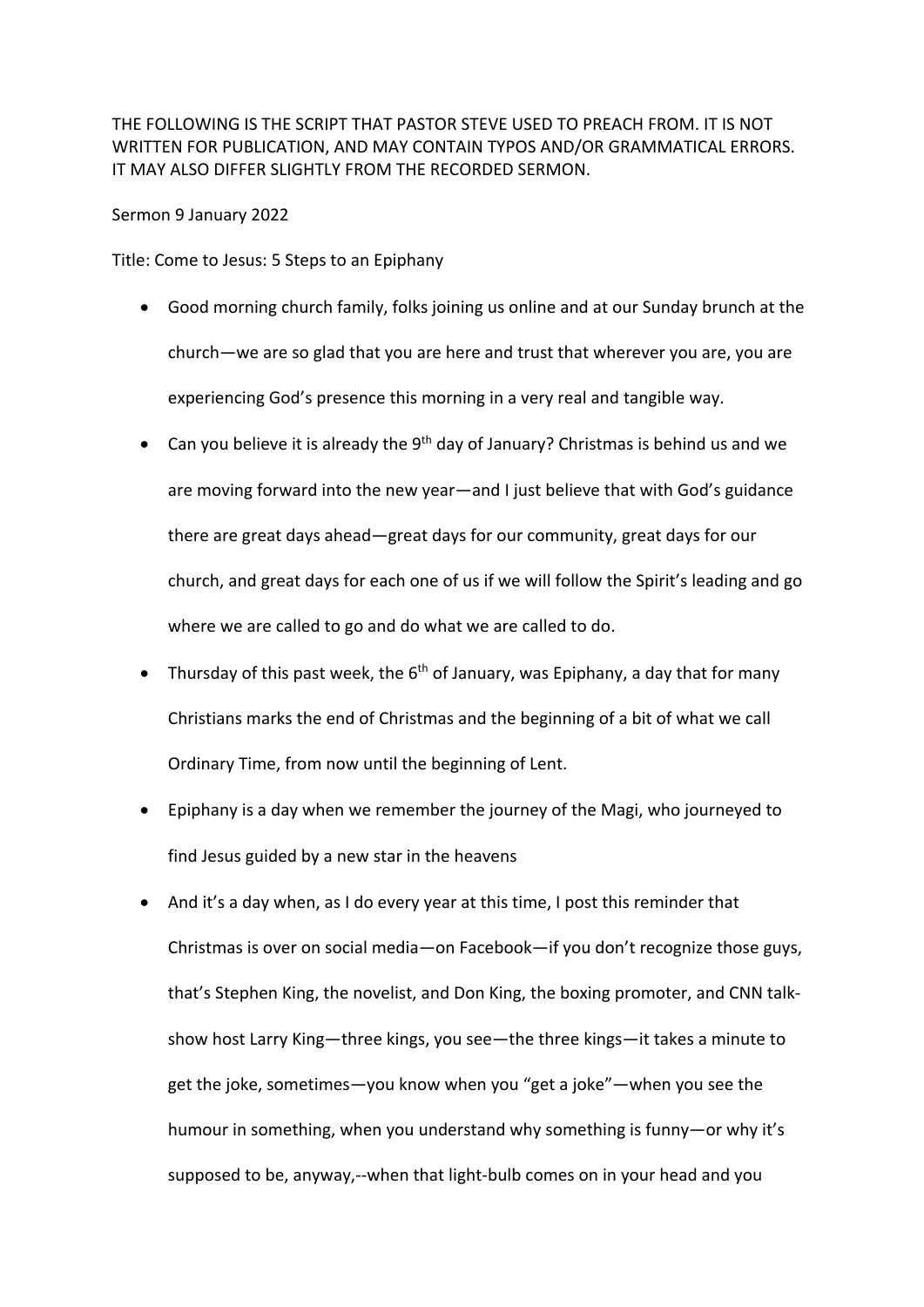understand—that is something like what we mean when we say that someone had an epiphany—

- Because "Epiphany," as you know of course, is more than just a day—it's also a literary and psychological term that describes a moment of revelation, a sudden understanding—when we "get it"—when it all makes sense — sometimes people call that a "come to Jesus" moment—when their eyes are opened and they see their situation clearly—sometimes in a work setting somebody's boss might say they need to have a "come to Jesus" meeting when an employee needs to understand the way things are done and start doing things the right way—a come-to-Jesus meeting has a lot in common with an epiphany, because
- we might say of ourselves or a character in a story, that they "had an epiphany"—
- BUT An epiphany is much more than just acquiring "knowledge"—more than just figuring something out or learning some new information or even just "getting a joke"—it's much deeper than that—it affects our behaviours
- The word "Epiphany"—with an upper case E-- was first seen in English around 1310. For about three hundred years, it meant the religious feast day and nothing else. That's all "Epiphany" was—the day after the 12 Days of Christmas.
- But by the mid-1600s, epiphany-with a lowercase e-was being used to refer to other manifestations of Christ and to appearances of divine beings—even in religions other than Christianity—an "epiphany" (lower-case "e") became something that happened to people when they had an encounter with the divine—you could say that someone HAD an epiphany because Jesus, or an angel, appeared to them—and so you can see the parallel between an epiphany and a "come to Jesus" moment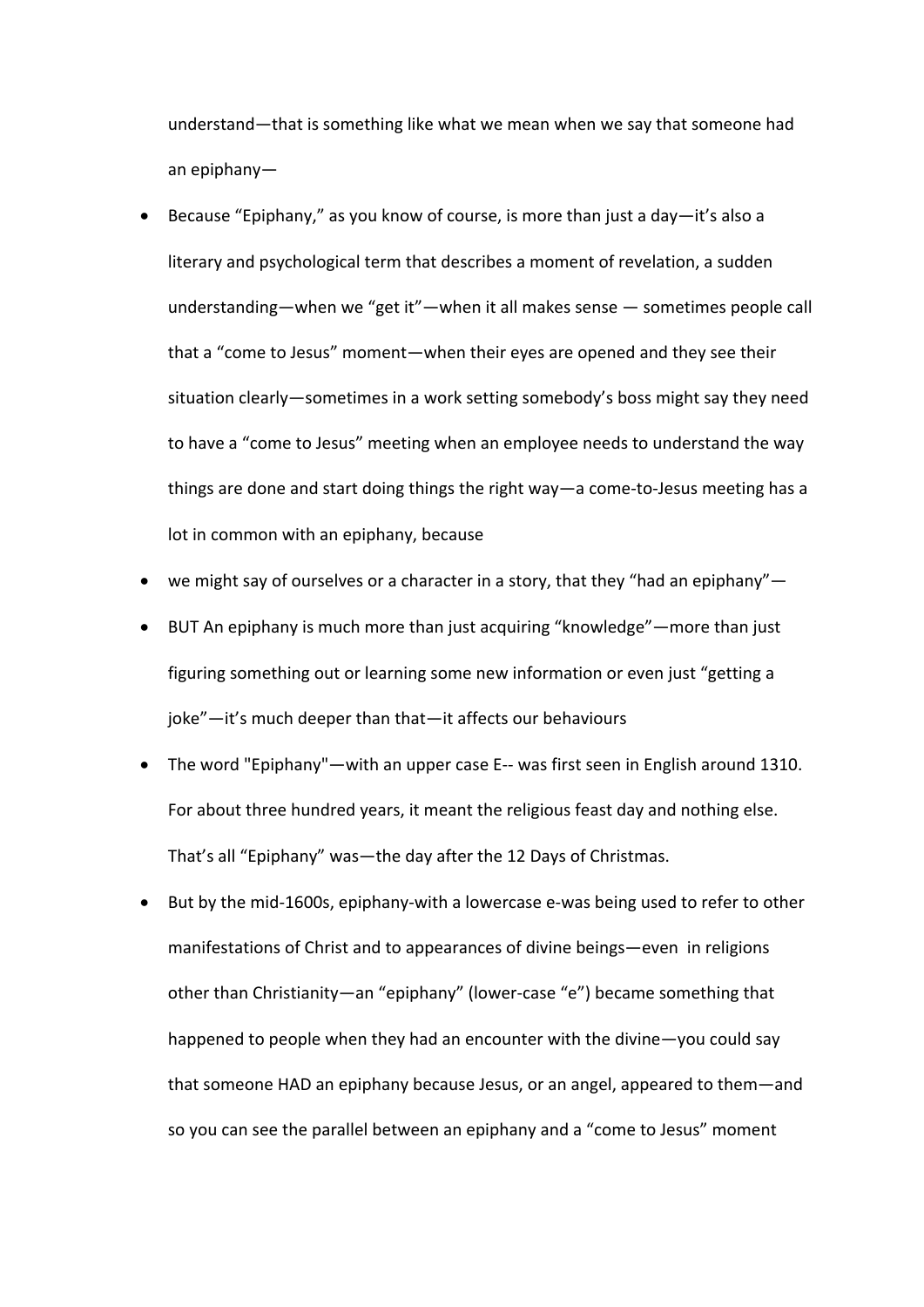- Around the nineteenth century, in the 1800s, the meanings of epiphany began expanding even further, so that today "epiphany" carries a range of meanings, But a good definition of an epiphany is "a moment of sudden or great revelation that changes your world-view, that changes the way you see everything—it's a revelation that provides a new meaning to everything—and because an epiphany changes the way a person sees everything—it changes them, too."
- That's what a "come to Jesus" moment is too—you don't just come to an understanding—a "come to Jesus" moment changes your ways—changes you
- But Thursday was Epiphany—with a capital  $E it's$  also known as Three Kings Day we call the Magi the three Kings, and the 3 wise men, even though Matthew, the only gospel writer who mentions them, only uses the word Magi to describe them – that's "*magoi*" in the Greek--and he doesn't say there were three of them, but because there are three types of gifts that he lists—gold and frankincense and myrrh—those gifts connect back to Gentile pilgrims that Isaiah describes in chapter 60 of the book that bears his name—and we know how much Matthew likes to refer to the prophets in his gospel—but over the years we have sort of attached one gift to each of them and understood that there were three of them. But we don't know how many there were, there could've been more or fewer than three and we don't know their names nor do we know specifically where they came from—and I guess that's because Matthew is the only gospel writer to mention them—if Luke had told us about them we'd have all the details—we'd know how many there were and what their names were and where they came from and how old they were and who their parents were and probably what they had for breakfast that day—but Luke doesn't mention them—only Matthew does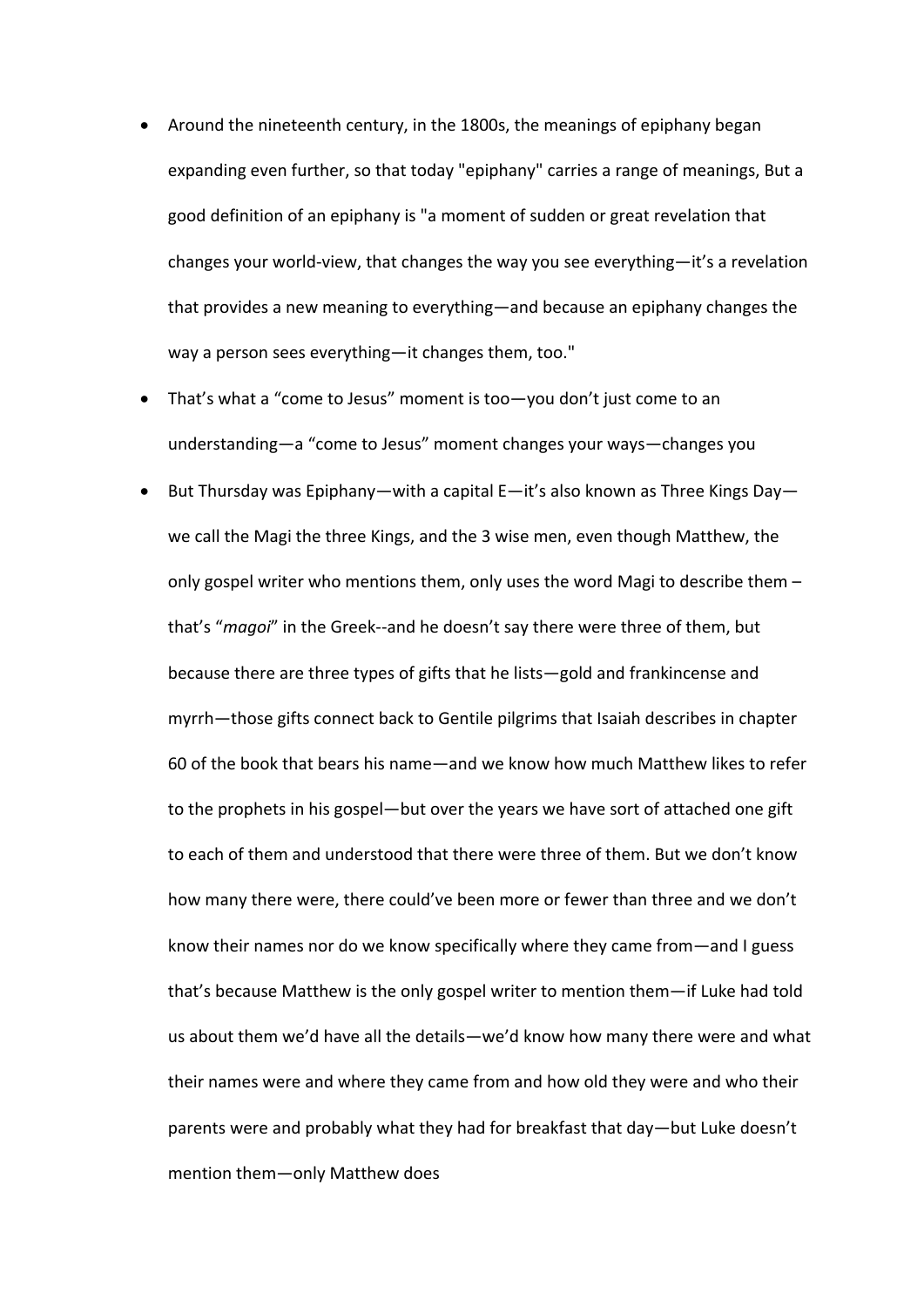- In the tradition of the Western Christian church, they have all been regarded as saints and are commonly known as: Melchior, Caspar and Balthazar—scholars, astronomers, from Persia and Babylon—but again, all Matthew tells us is that they're Magi from the East
- Matthew tells us about the Magi very close to the beginning of his gospel, at the start of Chapter 2—in chapter 1 he's told us about Jesus' genealogy and then we find out that Mary is pregnant and an angel appears to Joseph in a dream, then we read the story that Pastor Tasha shared with us this morning, of the way that when Herod was King, after Jesus was born, the Magi from the East come to Jerusalem looking for the King of the Jews because they've seen His star. Herod is frightened by this, Matthew tells us, and so was all of Jerusalem—and so Herod calls the scribes and chief priest together and asks where the Messiah was supposed to be born—they tell him in Bethlehem—that's David's hometown, by the way—because the prophet Micah had said so—and so Herod wants these Magi to go and find Jesus for Him—he says it's so he can worship Him, but we discover when he decides to have all the male children around the same age as Jesus killed that what he really wants is to get rid of Jesus—but the Magi set off toward Bethlehem, and they find Jesus and give him gifts from their treasure chests, and afterward an angel warns them not to return to Herod, so they go back home by another road.
- And that, in a nutshell, is how the Magi come to Jesus—those are the details of their "come to Jesus meeting" that we remember at Epiphany.
- And for the remainder of our time together this morning I want to take a look at five things that the Magi do—now when I first wrote this sermon there were seven, but in the interest of time I've reduced that to five—we may touch on the other two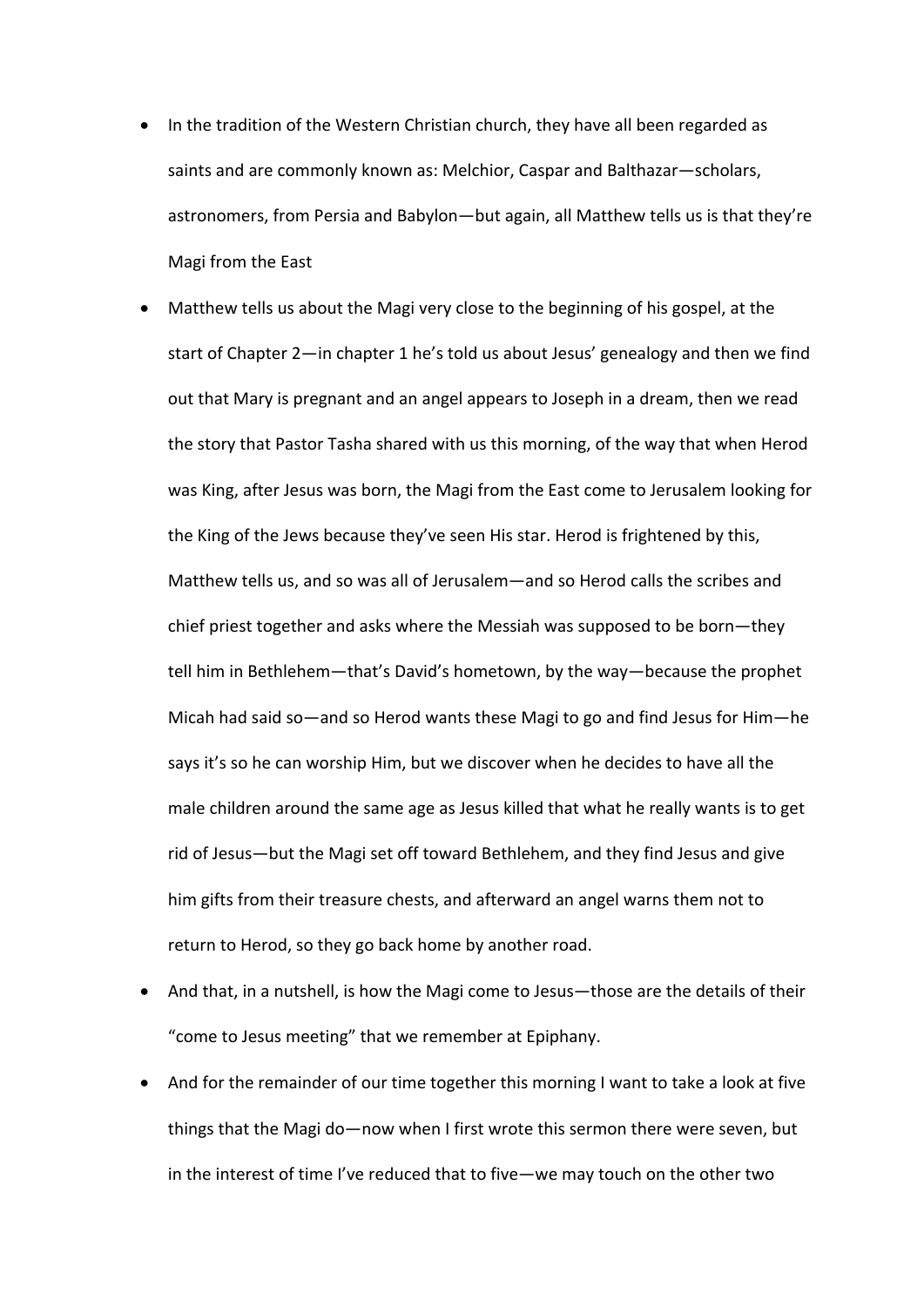another time—but I want us to consider what we might call five steps that they take in order to come to Jesus—because I just believe that each one of them is worth our consideration when we think about how we come to Jesus, and how we communicate to others what it means to come to Jesus

- So let's just jump right in—Step One—the Magi come from afar—now Matthew doesn't tell us specifically how far the Magi had to travel to get to Jerusalem, but scholars and biblical interpreters have worked out that the Magi have been travelling for quite some time—the fact that Herod has every baby boy under the age of two put to death lets us know that the Magi have likely been travelling for most of that time—so the Magi are from afar in geographical terms—from another country—they are foreigners, Gentiles—and so they are not only distant from Jerusalem geographically but also in terms of their traditions, their theology, their religion
- There's general agreement **among scholars** that the Magi belonged to an ancient religious tradition called Zoroastrianism, and were likely members of the priestly class, who were experts in astrology-- which was at that time highly regarded as a science, like astronomy nowadays—that is, they observed and interpreted the stars—they were also likely to have been experts in other sciences, like medicine, and some say that the gifts they brought Jesus were medicinal—interestingly, the word "magic" has the same root as "magi" because of their interests and activities
- I can certainly understand the connection between science and magic—I mean a lot of what science achieves sounds like magic—unfolding telescopes that will explore deep space and vaccines and organ transplants
- But when I think about the fact that the Magi come from afar, I remember that these Magi are not part of the inner circle of Jerusalem—they're not even Jewish—they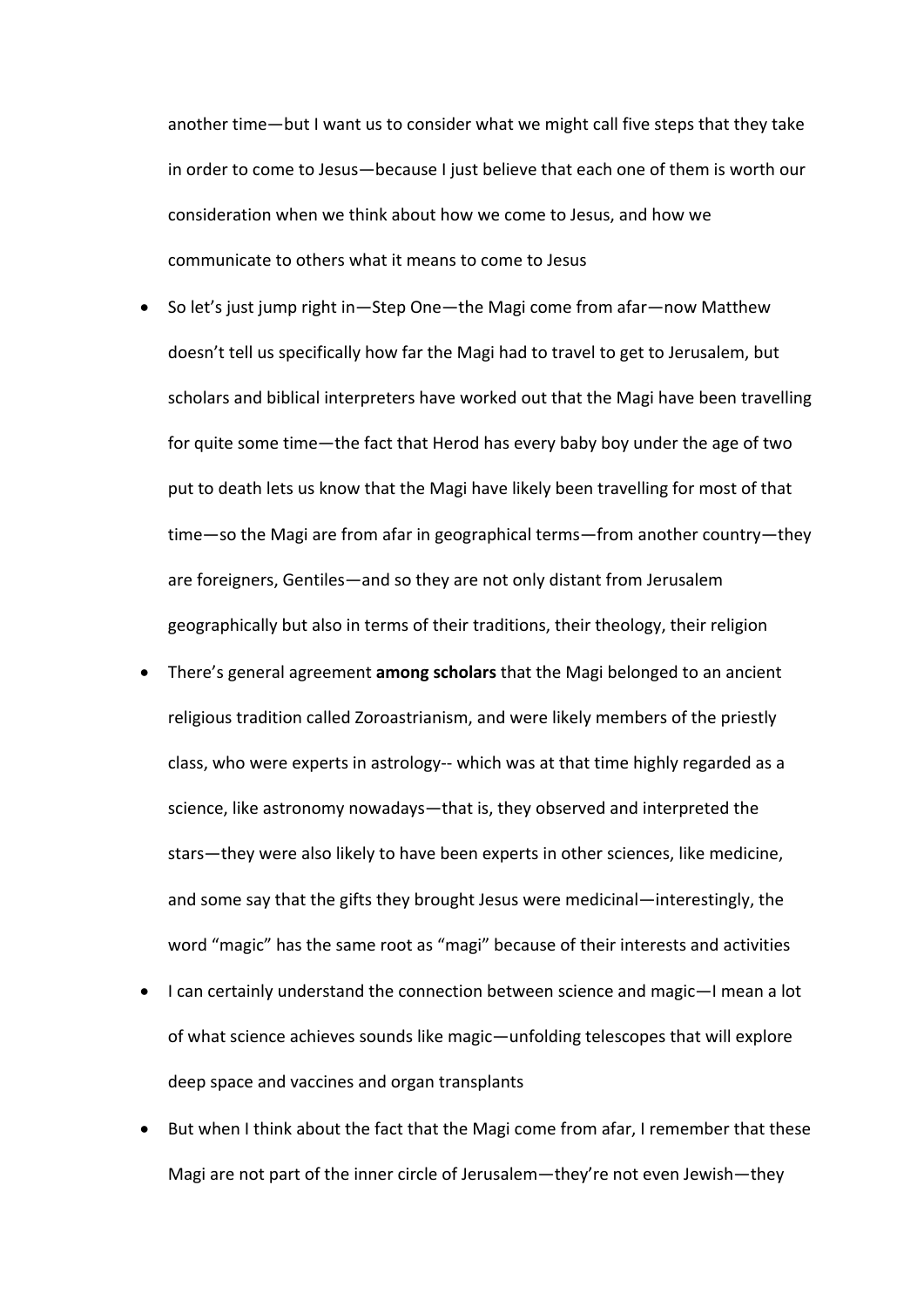are from far away, members of a different religion, stargazers who study the skies not experts in Jewish Law or Prophecy—but God uses their faith and knowledge to bring them to the Christ—God calls them to come to Jesus. More ironic, God used scientists who practiced another religion to let King Herod and the chief priests and scribes of the people in on the news that their Messiah had been born.

- As I have been studying this week, I had a bit of an epiphany myself—because I was made aware of an assumption that I have been labouring under every time I consider who the Magi were.
- The word that Matthew uses to describe the Magi—magos-- is also used by Luke to describe Elymas the sorcerer in the  $13<sup>th</sup>$  chapter of Acts—same word, but the connotations when the word is applied to Elymas are negative—this magos, this sorcerer, this magician is something bad, someone who does the kind of magic that you shouldn't be doing—a false prophet—that's in Acts, but when I, and most other scholars read that word "magos" in Matthew's gospel, we have tended to read it with more positive connotations, and to say that it means that the Magi were kings or wise men –or scientists, or astronomers, or even priests—things without the negative connotations that "sorcerer" or "wizard" or "magician" might have.
- And I'll tell you what occurred to me—it occurred to me that I had been assuming that the Magi couldn't be "sorcerers" like Elymas only because I was presuming that to be someone like that would somehow preclude them from God's call to come to Jesus—that they would somehow be "too far gone" to be chosen to receive the news of Jesus' birth and to come to where Jesus was—and you know, I was put under conviction for that idea, and I had to repent because it's not right to say that anyone is so far gone, so distant from God that they can't come to Jesus—and I'm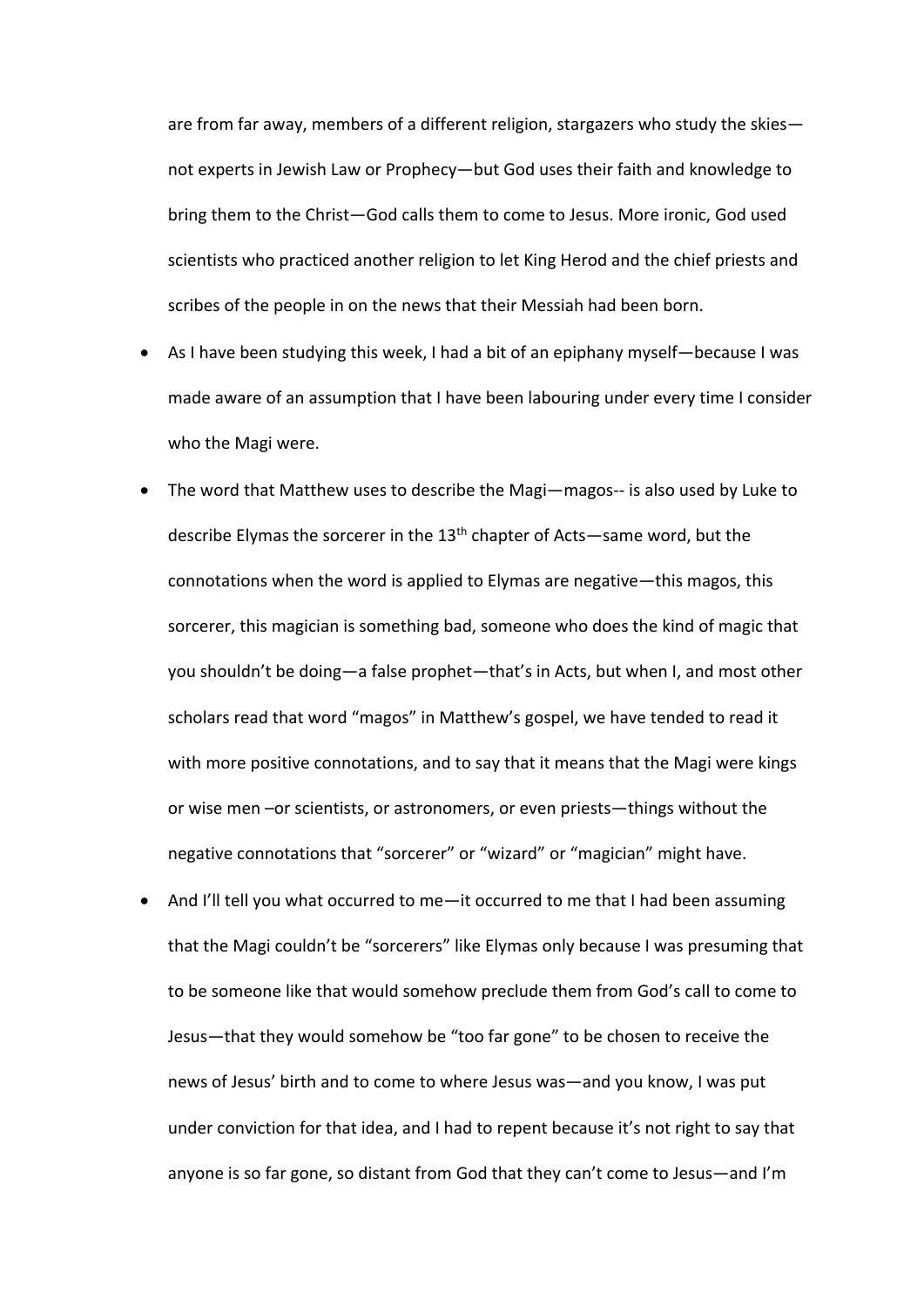not saying that the Magi were sorcerers, I'm not saying that at all, but I am saying that even if they were, they were not so far away from God as to be out beyond the reach of His grace and mercy. No one is. Not the Magi, not the shepherds, not a thief on the cross, not a persecutor of Christians like Paul, not a tax collector like Matthew, not a sinner like you or a sinner like me. The Magi came from afar, and so can we. We can come from the far off country of sin and selfishness, we may come through the wilderness of addiction and materialism, across the deserts of doubt and debauchery—but we are never so far away that we can't heed the call and come to Jesus. That's what the Magi do.

- And the Magi come from afar because of this, and this is step two—the Magi looked up.
- The Magi are not so engrossed in their calculations or machinations or their situations that they do not look to the heavens—no they lift up their eyes to the celestial realm, in fact it's part of who they are and what they do to keep their eyes on the skies—and it's there that God places a message for them--there that they find a sign that only they are qualified to interpret
- And they understand that a new star in heaven is a harbinger of a new king on earth—to put that another way, God's will was being done on Earth as it was in Heaven
- And it is humbling thing, and an encouraging thing, to think that what led the Magi to Jesus, what called them to come to Jesus, was not Judaeo-Christian theology, not the Law and the Prophets, not liturgy or good preaching, but the reach of God's grace into their observations of the night sky, and a search for truth and meaning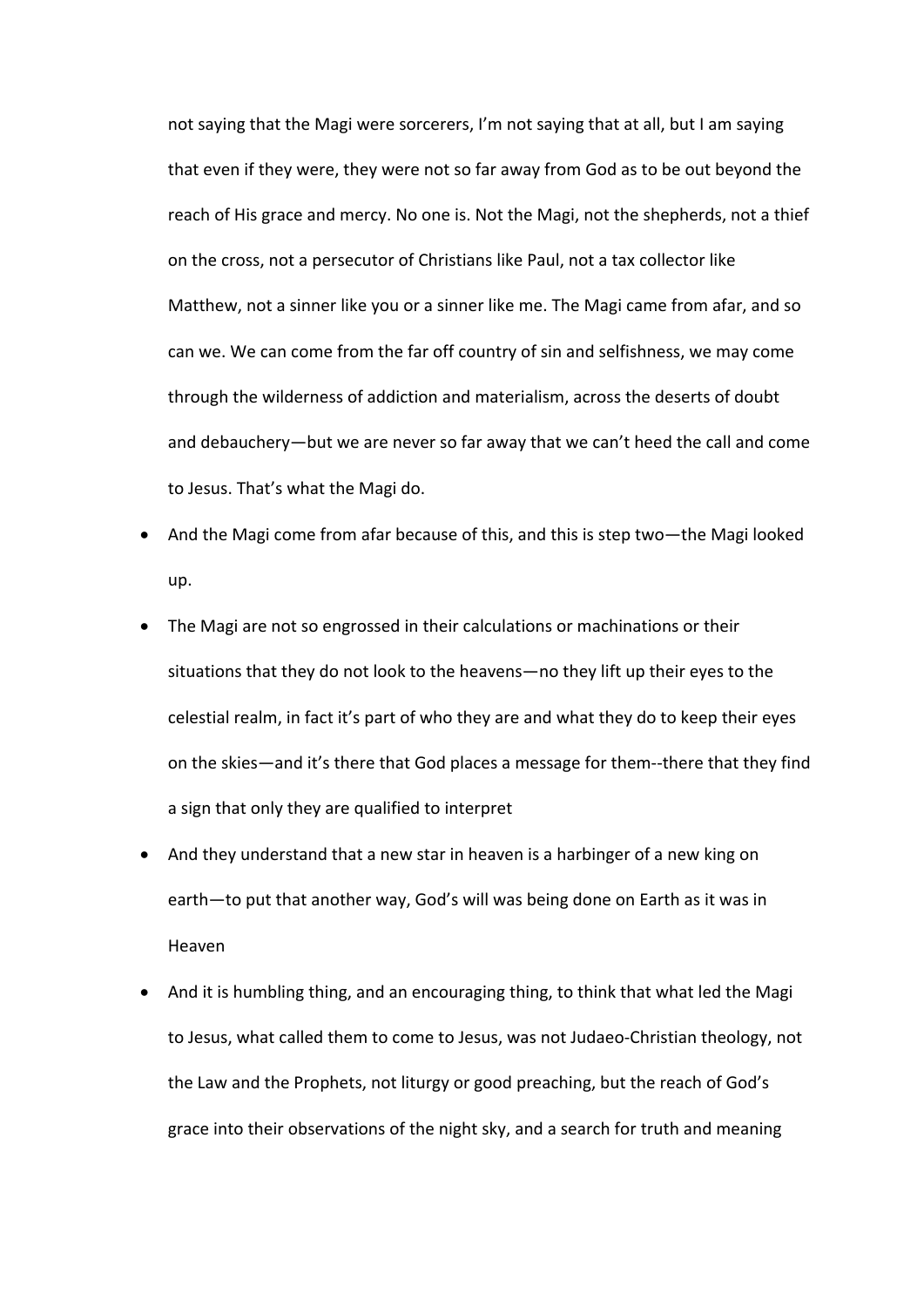that began in their own traditions and in their own hearts and drew them toward Jesus.

- And I believe that this is a reminder to us that every now and then we need to look up—we need to move our eyes from our earthly business, the mundane day-today—what's going on down here---what meets the eye--and look up and remember what God is doing in heaven and on Earth—because God is working, God is moving, God is speaking even today above and below—and if we don't take the time to look up we could miss the connection between the two—the Magi looked up.
- Step 3 involves something that the Magi didn't do—they didn't send somebody else to find Jesus—they made the trip themselves—and they made that trip all the way to Jerusalem—and when they got to Jerusalem they didn't have the benefit of a tourist information center like we might find today so they asked around-- and they were real specific about what they wanted—they knew who they were looking for, and so they asked "Where is the King of the Jews?"—and so you know that the news about these folks showing up and asking around is going to spread
- And King Herod hears about this and naturally Herod is concerned about this frightened—as was all of Jerusalem—because Jerusalem wasn't big enough for 2 kings, so Herod needed to do something about this, to preserve his authority, to ensure the continuation of things as they were—so just as the Magi had consulted Jerusalem, then Herod consults the scribes and the High Priests, and the scribes and the High Priests consult the scriptures—the prophet Micah to be exact, and they tell Herod where the Messiah has been born, and then Herod tells the Magi—but in all this consulting, all these questions and answers and finding out how to get to Jesus, it's only the Magi who actually make the trip. The scribes and high priests don't seem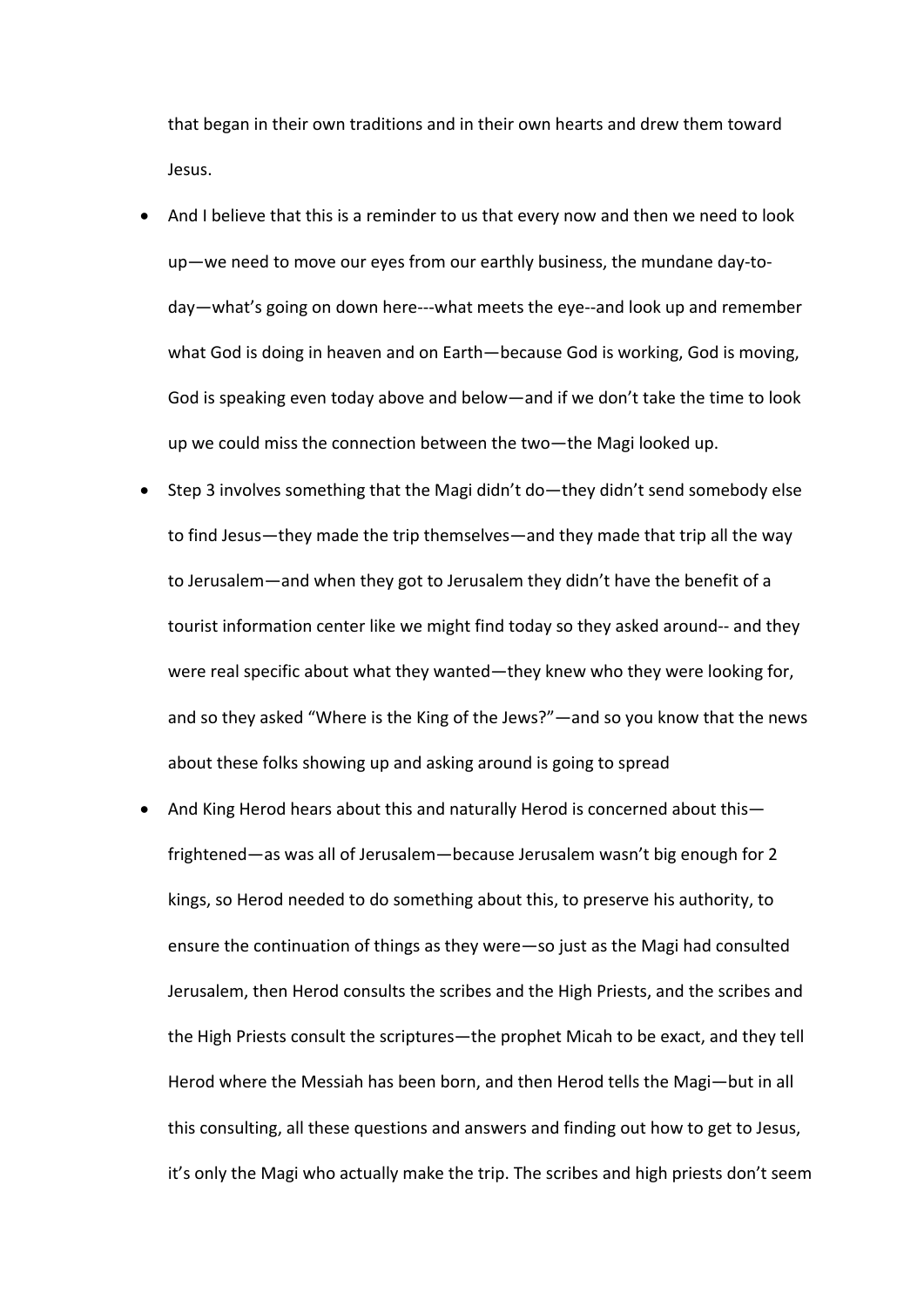particularly interested in any impending change to the order of things, they don't ask Herod why he wants to know where the Messiah will be born, and you would think they'd at least be curious about that—maybe he's heard something about WHEN this will happen-- and Herod is only interested in finding Jesus so he can eliminate the competition—but the Magi, the Magi didn't send someone to make the trip from the East, and they don't send someone like Herod does, from Jerusalem—they go themselves

- And that makes a very simple point and it's this—if you're gonna come to Jesus, you can't send someone else in your place—you gotta make the trip yourself—you can't come to Jesus vicariously—you can't depend on someone else's search—as Pete Seeger sang, "can't nobody else get there for you, you got to get there by yourself"—and it's not enough to just know where Jesus is, you have got to come into his presence
- And when the Magi come to Jesus, when they are in his presence, this is step four they knelt down and opened their treasure chests and gave Jesus the gifts they had been carrying. Now when they saw the star had stopped and they knew that they had come to Jesus, Matthew tells us in verse 10 that they were overwhelmed with great joy—overwhelmed with joy—while King Herod and all of Jerusalem had been frightened and the scribes and the chief priests had been apathetic—the Magi are overwhelmed with joy—it's as if they know something that Herod and Jerusalem and the chief priests don't.
- And when they enter the house and see Mary and Jesus they kneel down—they humble themselves because they know that they are in the presence of the one who humbled Himself—taking on human form though he was in very nature God—the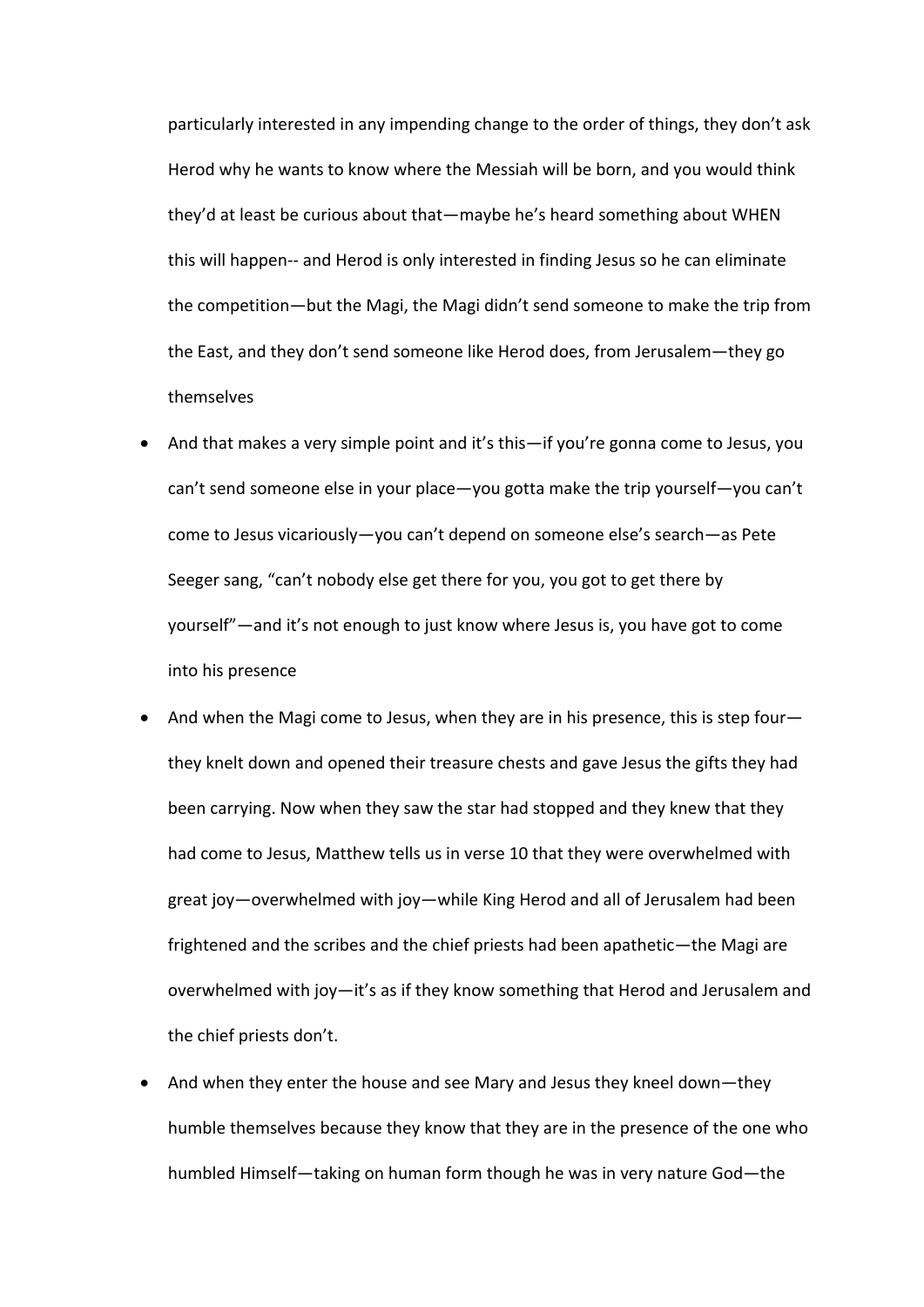one who empties Himself, being found in appearance as a man, empties Himself even to death on a cross

- And after they kneel down they open their treasure chests and give Jesus the gifts they've been carrying—because it's not enough just to come to where Jesus is—we need to humble ourselves and give Jesus the gifts that we have—
- but you know the Magi have been carrying these treasure chests for a long time, across a lot of real estate, and gold and treasures are heavy and will become a burden when you try to carry them all by yourself--and so the Magi give them to Jesus—and we are called to do the same—to come to Jesus and humble ourselves and give him our gifts and our burdens—to say to Him—I've been carrying this a long time, and it's heavy, I'm leaving it with you—and when we do the same thing happens to us that happened to the magi, and it's this, step five
- The Magi went back a different way. They didn't leave Jesus the same way they came. They came to Jesus one way and went back another. An encounter with Jesus will set you on a new path, a different way, a new road-- you may encounter the same people and the same places that you did before but you will be headed in a new direction-- you have a different destination. Your trajectory will have changed
- The Magi don't leave the same way they came—and when we come to Jesus neither do we.
- I think the story of the Magi can tell us something this morning about what Wesley called "prevenient grace." Prevenient grace is that grace the God extends to us while we are yet sinners—that draws us to him—like a star in the night sky—even when we don't fully understand what it means—even to foreign stargazers practicing